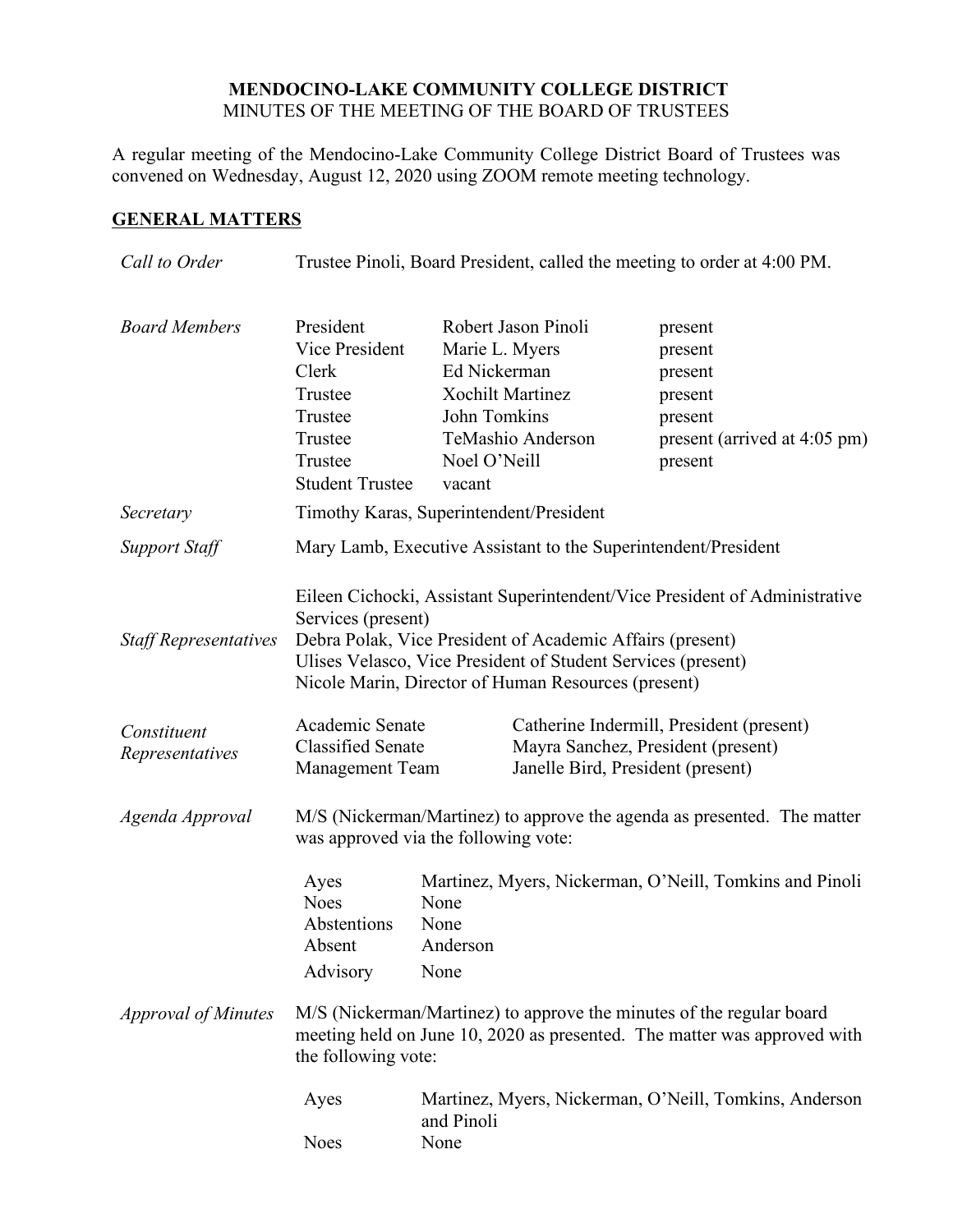Abstentions None Absent None

M/S (Nickerman/Martinez) to approve the minutes of the special board meeting held on July 16, 2020 as presented. The matter was approved with the following vote:

| Ayes        | Martinez, Myers, Nickerman, O'Neill, Tomkins, Anderson |
|-------------|--------------------------------------------------------|
|             | and Pinoli                                             |
| <b>Noes</b> | None                                                   |
| Abstentions | None                                                   |
| Absent      | None                                                   |

*Public Comments on Closed Session Items* • There were no comments from the public at this time.

#### **CLOSED SESSION**

The Board adjourned to Closed Session at 4:05 PM with Board President Pinoli stating items 2.1, 2.2, and 2.3 would be discussed in closed session.

#### **OPEN SESSION**

*Report of Action Taken in Closed Session* The Board returned to open session at 4:18 PM with Board President Pinoli stating there was nothing to report out from closed session.

*Public Comments* • There were no comments from the public.

### **PRESIDENT AND ADMINISTRATION REPORT**

A written report was presented by Superintendent/President Karas who added the following information:

S/P Karas highlighted the following areas from the report:

We have received notification from the ACCJC regarding our accreditation visit and have received the highest level of affirmation. It is a wonderful statement regarding the great work the management, faculty, and staff have done and continue to do.

The first day of classes will be Monday, August  $17<sup>th</sup>$  with inservice being held this Friday, August  $14<sup>th</sup>$ .

Enrollments as of today shows the summer semester as flat which during the current pandemic is excellent. Numbers are showing we are down about 7% for fall as of today. Many districts are reflecting a much larger decrease so this really isn't significant bad news given the current pandemic situation. We have also reduced sections as well. Dr. Karas commended all of the constituent units for the work completed over the summer to develop a plan to open and continue to keep our students and staff engaged. We look forward to beginning the semester on Monday.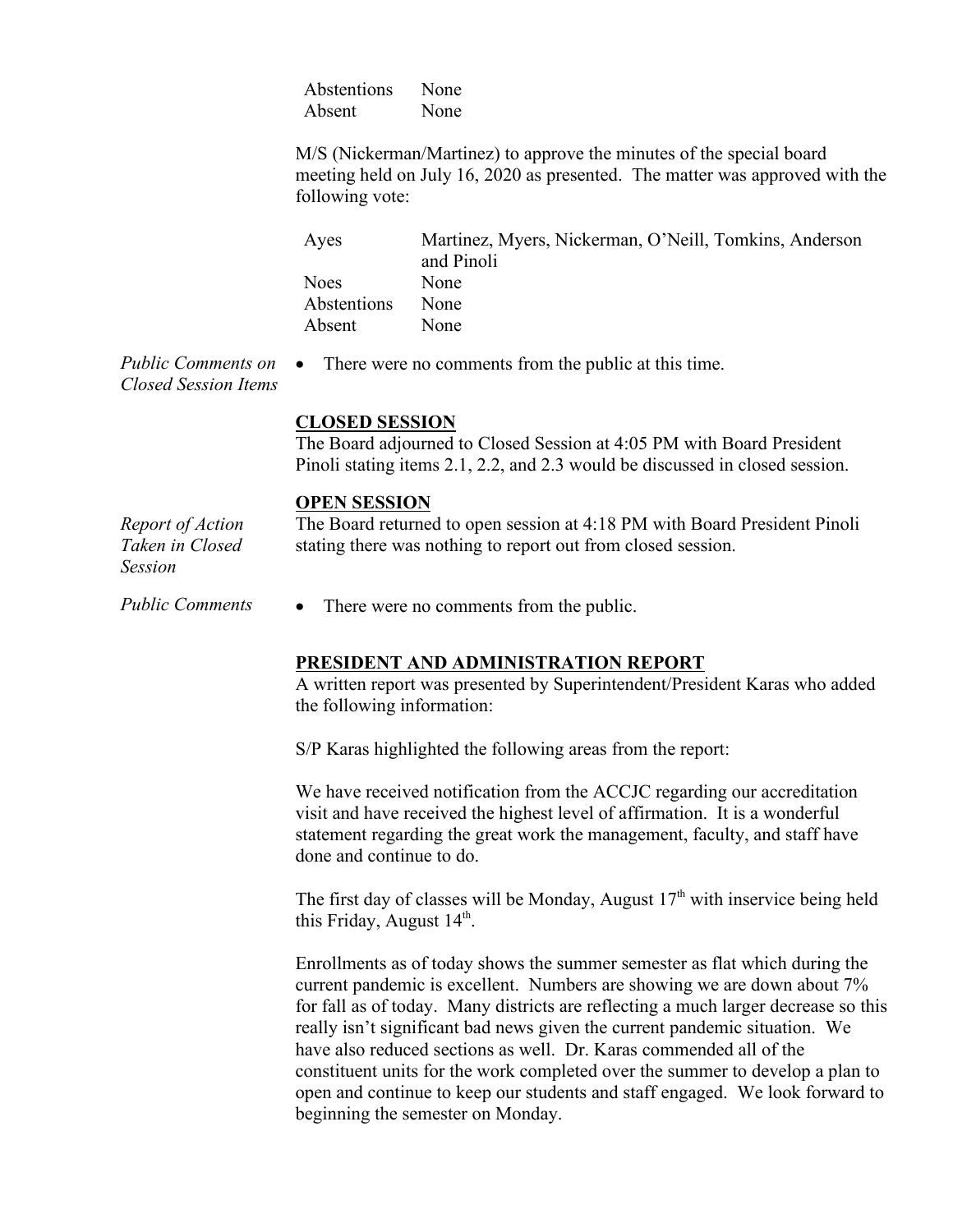Trustee Martinez asked about any COVID testing of staff that is being completed. Superintendent/President Karas informed the board the protocols currently in place require the use of masks by anyone on campus as well as we have asked anyone who does not need to be on campus to stay home.

# **CONSENT AGENDA**

M/S (Myers/Martinez) Board of Trustees does hereby approve the Consent Agenda as presented. The consent agenda was approved with the following vote:

| Ayes        | Anderson, Martinez, Myers, Nickerman, Tomkins, O'Neill, |
|-------------|---------------------------------------------------------|
|             | and Pinoli                                              |
| <b>Noes</b> | None                                                    |
| Abstentions | None                                                    |
| Absent      | None                                                    |

Items with an asterisk \* were approved by one motion as the Consent Agenda.

## **Personnel**

| Consideration to<br>approve the<br>$personnel$ list $-$<br>Short-Term Non<br>Continuing (STNC)<br><b>Employees</b> | *RESOLVED, That the Mendocino-Lake Community College District Board<br>of Trustees does hereby ratify the employment of the short-term non-<br>continuing (STNC) employees as submitted and presented at the meeting<br>pending receipt of all necessary employment eligibility requirements.                                                                                       |
|--------------------------------------------------------------------------------------------------------------------|-------------------------------------------------------------------------------------------------------------------------------------------------------------------------------------------------------------------------------------------------------------------------------------------------------------------------------------------------------------------------------------|
| Consideration to<br>approve the<br>$personnel$ list $-$<br><b>Part-Time Faculty</b>                                | *RESOLVED, That the Mendocino-Lake Community College District Board<br>of Trustees does hereby approve the list of part-time faculty as submitted and<br>presented at the meeting pending receipt of all necessary employment<br>eligibility requirements.                                                                                                                          |
| Consideration to<br>employ Full-Time,<br>Categorically<br><b>Funded Faculty</b>                                    | *RESOLVED, That the Mendocino-Lake Community College District Board<br>of Trustees does hereby employ Brenda Estrada as a categorical, full-time<br>counselor for the FYI program effective September 1, 2020 and Noel<br>Woodhouse as a categorical, full-time instructor in the SCT program effective<br>August 14, 2020.                                                         |
| Consideration to<br>employ<br>Probationary<br>Tenure-Track, Full-<br>Time Faculty                                  | *RESOLVED, That the Mendocino-Lake Community College District Board<br>of Trustees does hereby employ Robert Parmenter as a probationary, full--time<br>Head Librarian effective August 14, 2020 and Melissa Nole as a probationary,<br>full-time Child Development instructor effective January 14, 2021, pending<br>receipt of all necessary employment eligibility requirements. |
| $Resignation -$<br>Classified                                                                                      | *RESOLVED, That the Mendocino-Lake Community College District Board<br>of Trustees hereby ratifies the resignation of Darletta Fulwider, Financial Aid<br>Technician effective July 31, 2020.                                                                                                                                                                                       |
| Consideration to                                                                                                   | *RESOLVED, That the Mendocino-Lake Community College District Board                                                                                                                                                                                                                                                                                                                 |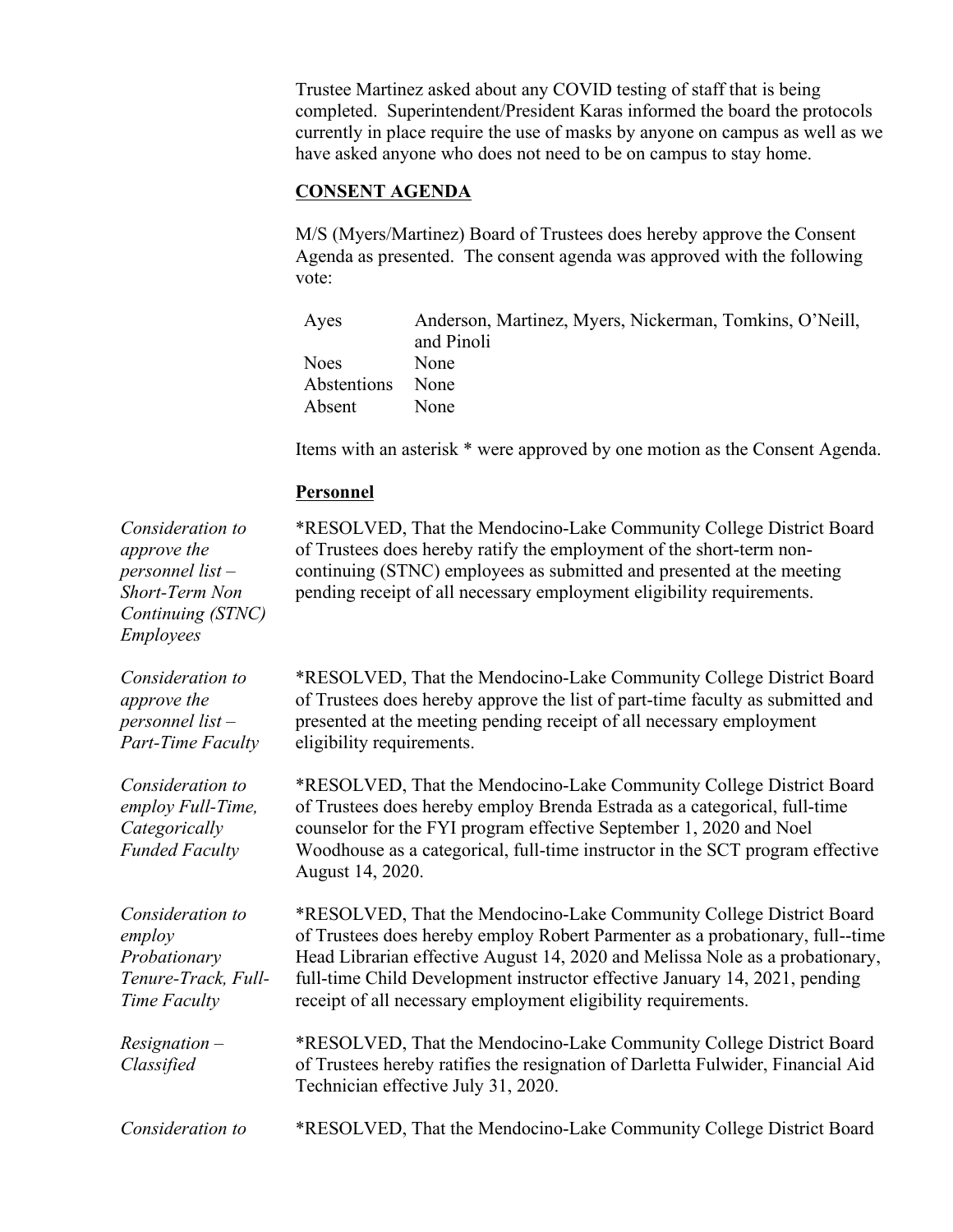| <b>Approve Classified</b><br><b>Administrator</b><br>Contract           | of Trustees hereby approves the Classified Administrator contract for Dave<br>Johnston, Director of Information Technology as presented.                                           |                                                                                                                                                                                                                                                                                                     |  |
|-------------------------------------------------------------------------|------------------------------------------------------------------------------------------------------------------------------------------------------------------------------------|-----------------------------------------------------------------------------------------------------------------------------------------------------------------------------------------------------------------------------------------------------------------------------------------------------|--|
| Fiscal Report as of<br>June 30, 2020                                    | <b>Other Items</b><br>*RESOLVED, That the Mendocino-Lake Community College District Board<br>of Trustees does hereby accept the fiscal report as of June 30, 2020 as<br>presented. |                                                                                                                                                                                                                                                                                                     |  |
| Donations                                                               | Guy Batchelder as presented.                                                                                                                                                       | *RESOLVED, That the Mendocino-Lake Community College District Board<br>of Trustees does hereby accept the donated items from Matt Mandelker and                                                                                                                                                     |  |
| 2020/2021<br>Mendocino College<br>Catalog                               |                                                                                                                                                                                    | *RESOLVED, That the Mendocino-Lake Community College District Board<br>of Trustees does hereby approve the 2020/2021 Mendocino College catalog.                                                                                                                                                     |  |
| Contracts and<br>$A$ greements $-$<br>Quarterly<br>Ratification         | <b>ACTION ITEMS</b><br>After reviewing the information presented and discussion, the board took the<br>following action:                                                           |                                                                                                                                                                                                                                                                                                     |  |
|                                                                         |                                                                                                                                                                                    | M/S (Nickerman/Tomkins) that the Mendocino-Lake Community College<br>District Board of Trustees does hereby ratify the contracts and agreements as<br>presented with the following vote:                                                                                                            |  |
|                                                                         | Ayes                                                                                                                                                                               | Anderson, Martinez, Myers, Nickerman, O'Neill, Tomkins<br>and Pinoli                                                                                                                                                                                                                                |  |
|                                                                         | <b>Noes</b><br>Abstentions<br>Absent                                                                                                                                               | None<br>None<br>None                                                                                                                                                                                                                                                                                |  |
| 2020/2021<br><b>Appropriation Limit</b><br>$-$ Resolution #08-20-<br>01 | After reviewing the information presented and discussion, the board took the<br>following action:                                                                                  |                                                                                                                                                                                                                                                                                                     |  |
|                                                                         |                                                                                                                                                                                    | M/S (Tomkins/Nickerman) that the Mendocino-Lake Community College<br>District Board of Trustees does hereby adopt Resolution #08-20-01<br>establishing the Mendocino-Lake Community College District's Appropriation<br>Limit for fiscal year 2020/2021 at \$36,512,688.00 with the following vote: |  |
|                                                                         | Ayes                                                                                                                                                                               | Anderson, Martinez, Myers, Nickerman, O'Neill, Tomkins<br>and Pinoli                                                                                                                                                                                                                                |  |
|                                                                         | <b>Noes</b>                                                                                                                                                                        | None                                                                                                                                                                                                                                                                                                |  |
|                                                                         | Abstentions                                                                                                                                                                        | None                                                                                                                                                                                                                                                                                                |  |
|                                                                         | Absent                                                                                                                                                                             | None                                                                                                                                                                                                                                                                                                |  |
| Signature<br>Authorization for<br>Superintendent/Presi                  | board took the following action:                                                                                                                                                   | After reviewing the information presented and subsequent discussion, the                                                                                                                                                                                                                            |  |
| $dent - Resolution$<br>#08-20-02                                        |                                                                                                                                                                                    | M/S (Nickerman/Martinez) that the Mendocino-Lake Community College<br>District Board of Trustees does hereby adopt Resolution 08-20-02 giving<br>signature authorization to Timothy Karas, Superintendent/President from July                                                                       |  |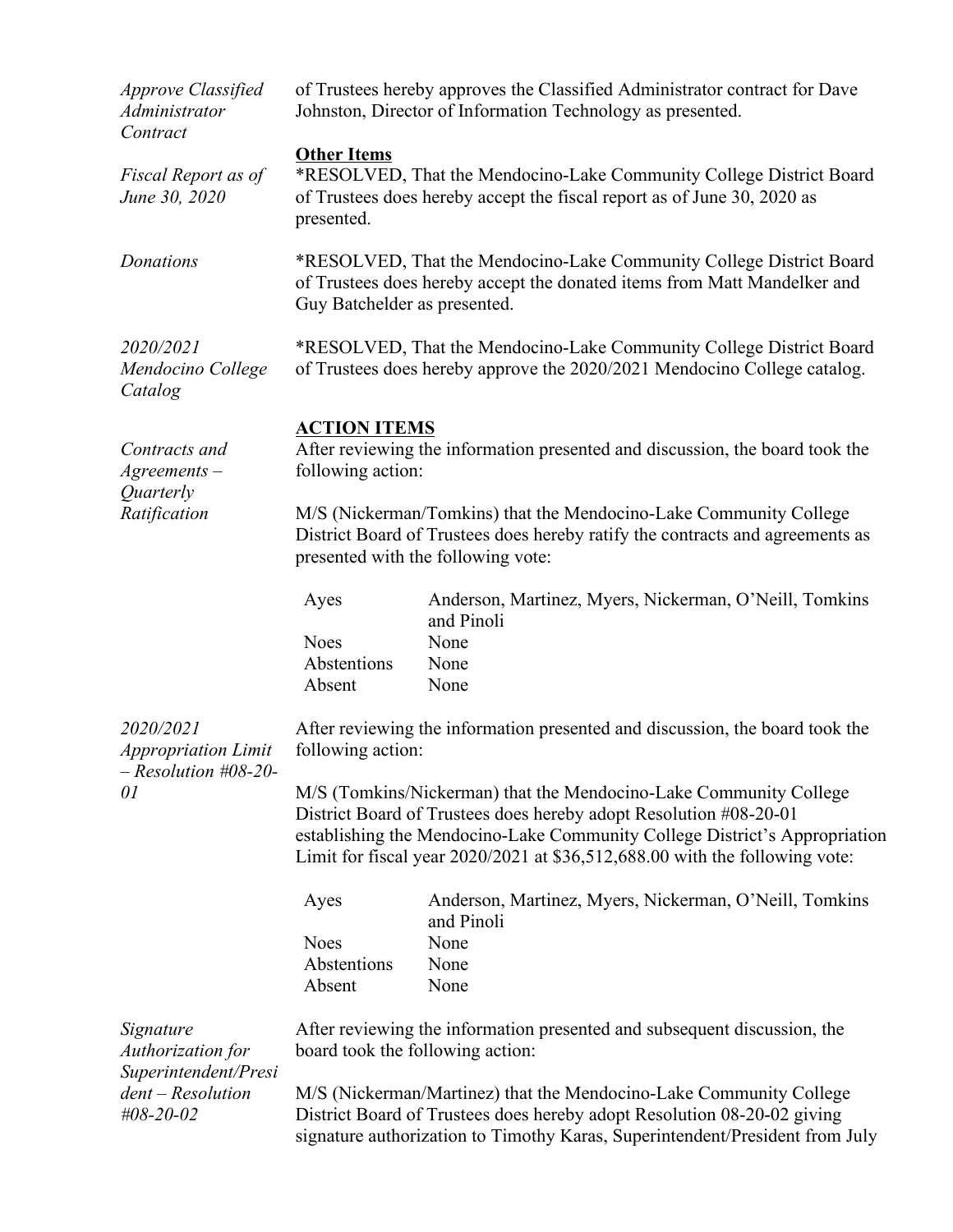|                                                            | 13, 2020 until rescinded as presented.                                                            |                                                                                                                                                                                                                                                                                                                                                          |  |
|------------------------------------------------------------|---------------------------------------------------------------------------------------------------|----------------------------------------------------------------------------------------------------------------------------------------------------------------------------------------------------------------------------------------------------------------------------------------------------------------------------------------------------------|--|
|                                                            | Ayes                                                                                              | Anderson, Martinez, Myers, Nickerman, O'Neill, Tomkins<br>and Pinoli                                                                                                                                                                                                                                                                                     |  |
|                                                            | <b>Noes</b>                                                                                       | None                                                                                                                                                                                                                                                                                                                                                     |  |
|                                                            | Abstentions                                                                                       | None                                                                                                                                                                                                                                                                                                                                                     |  |
|                                                            | Absent                                                                                            | None                                                                                                                                                                                                                                                                                                                                                     |  |
| <b>Rescind Original</b><br>Signature                       |                                                                                                   | After reviewing the information presented, the board took the following action:                                                                                                                                                                                                                                                                          |  |
| Authorization #08-<br>$19 - 02$                            | following vote:                                                                                   | M/S (Nickerman/Tomkins) that the Mendocino-Lake Community College<br>District Board of Trustees does hereby approve rescinding Resolution #08-19-<br>02 which granted signature authorization to Eileen Cichocki as Interim<br>Superintendent/President effective August 3, 2019 as presented with the                                                   |  |
|                                                            | Ayes                                                                                              | Anderson, Martinez, Myers, Nickerman, O'Neill, Tomkins<br>and Pinoli                                                                                                                                                                                                                                                                                     |  |
|                                                            | <b>Noes</b>                                                                                       | None                                                                                                                                                                                                                                                                                                                                                     |  |
|                                                            | Abstentions                                                                                       | None                                                                                                                                                                                                                                                                                                                                                     |  |
|                                                            | Absent                                                                                            | None                                                                                                                                                                                                                                                                                                                                                     |  |
| <b>Board Policies and</b><br>Revisions - Second<br>Reading | After reviewing the information presented and discussion, the board took the<br>following action: |                                                                                                                                                                                                                                                                                                                                                          |  |
|                                                            |                                                                                                   | M/S (O'Neill/Nickerman) that the Mendocino-Lake Community College<br>District Board of Trustees hereby adopts the additions and/or revisions to<br>Board Policy 3518, Board Policy 3530, Board Policy 3570, Board Policy 5150,<br>Board Policy 5570, Board Policy 6540, Board Policy 6750 and Board Policy<br>6900 as presented with the following vote: |  |
|                                                            | Ayes                                                                                              | Anderson, Martinez, Myers, Nickerman, O'Neill, Tomkins<br>and Pinoli                                                                                                                                                                                                                                                                                     |  |
|                                                            | <b>Noes</b>                                                                                       | None                                                                                                                                                                                                                                                                                                                                                     |  |
|                                                            | Abstentions                                                                                       | None                                                                                                                                                                                                                                                                                                                                                     |  |
|                                                            | Absent                                                                                            | None                                                                                                                                                                                                                                                                                                                                                     |  |
| <b>Board Policy</b><br>Deletions - Second<br>Reading       | After reviewing the information presented and discussion, the board took the<br>following action: |                                                                                                                                                                                                                                                                                                                                                          |  |
|                                                            | M/S (Myers/Nickerman) that the Mendocino-Lake Community College                                   |                                                                                                                                                                                                                                                                                                                                                          |  |
|                                                            | District Board of Trustees does hereby approve deletion of Board Policy 503                       |                                                                                                                                                                                                                                                                                                                                                          |  |
|                                                            | as presented with the following vote:                                                             |                                                                                                                                                                                                                                                                                                                                                          |  |
|                                                            | Ayes                                                                                              | Anderson, Martinez, Myers, Nickerman, O'Neill, Tomkins<br>and Pinoli                                                                                                                                                                                                                                                                                     |  |
|                                                            | <b>Noes</b>                                                                                       | None                                                                                                                                                                                                                                                                                                                                                     |  |
|                                                            | Abstentions                                                                                       | None                                                                                                                                                                                                                                                                                                                                                     |  |
|                                                            | Absent                                                                                            | None                                                                                                                                                                                                                                                                                                                                                     |  |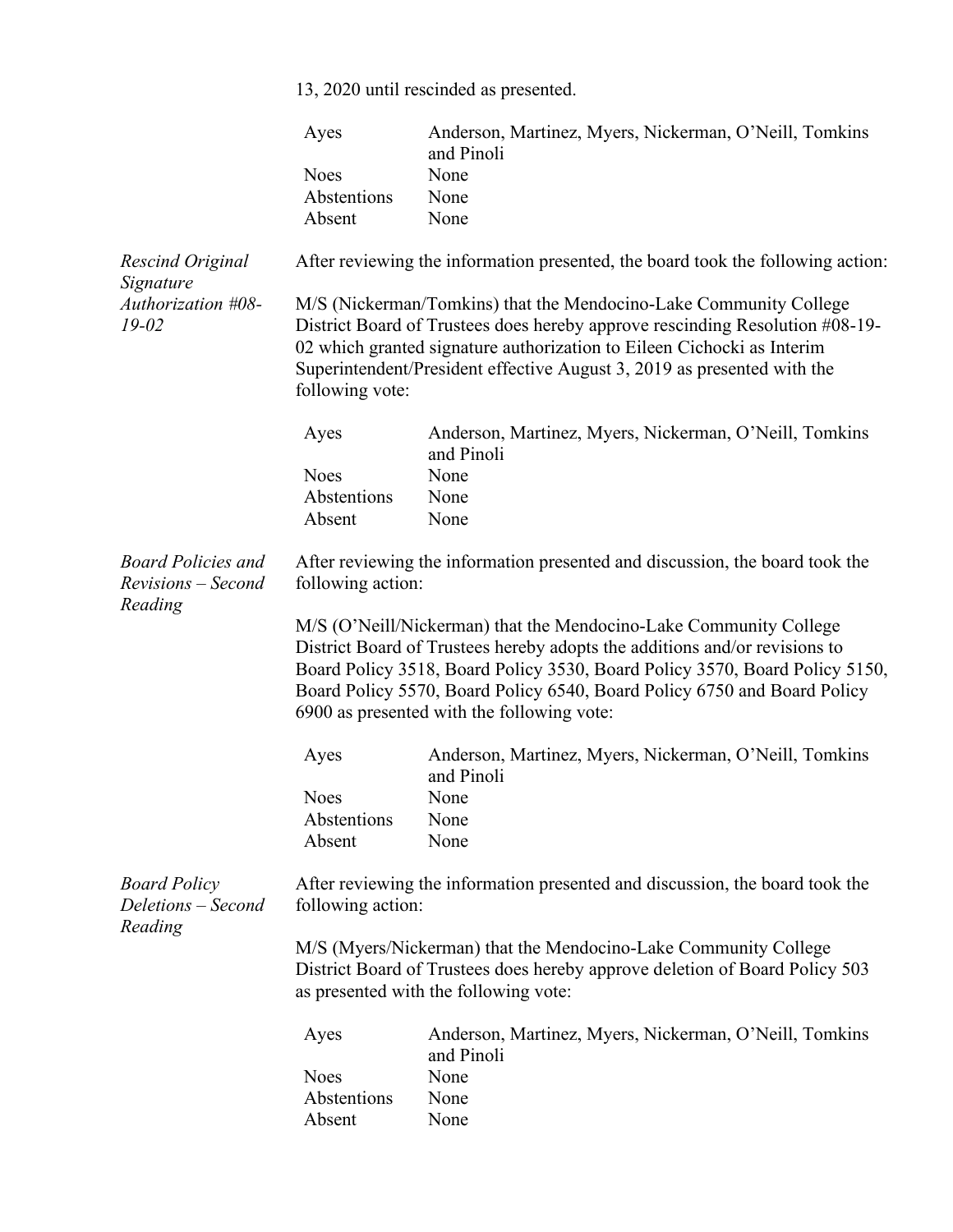*College and Careers Access Pathways (CCAP) Partnership Agreement – Second Reading*

After review and discussion, the board took the following action:

M/S(Myers/Nickerman) that the Mendocino-Lake Community College District Board of Trustees does hereby approve the CCAP Agreement with the Fort Bragg Unified School District as presented with the following vote:

| Ayes        | Anderson, Martinez, Myers, Nickerman, O'Neill, Tomkins<br>and Pinoli |
|-------------|----------------------------------------------------------------------|
| <b>Noes</b> | <b>None</b>                                                          |
| Abstentions | <b>None</b>                                                          |
| Absent      | <b>None</b>                                                          |

*COVID-19 virus update*

An update on the current status of the COVID-19 virus pandemic and its impact on the college and our students was presented by Vice President Cichocki, Vice President Polak and Vice President Velasco.

The majority of classes will be online for the fall 2020 semester. Our Deans have worked with faculty to develop a plan for those classes where face to face instruction is required. Class requirements include only small groups, stringent cleaning between sessions and with PPE required for both the faculty and student safety. The only way courses are allowed to meet face to face are to meet the required goals or requirements of the course.

We now have many new online resources available for faculty and students. There is a new Learning Center hotline available as well as peer-to peer help continuing to take place among faculty.

We have a welcome table manned by staff members stationed at the gate on the Ukiah campus with information to share with anyone who needs to come to campus. They are there to let anyone coming to campus what services are available and to remind everyone to wear a mask. All this coming from a welcoming and in some instances, a familiar face.

There are limited student services on campus on Mondays and Tuesdays only. Services are located only in the lower level of Library building and will continue through the first two weeks of semester.

The new Mendocino College Mobile app is now available for students to allow access to enroll in classes, obtain grades, etc. from their phones. We have found this to be very useful for our students and are pleased to have this resource available for our students.

COVID related funding sources – the first distribution came from the Federal Government in the form of \$1.3 million of which \$655,000 must be distributed directly to students. To date, we have disbursed \$585,000 with 718 students having received payments. The other half of the \$1.3 million is to reimburse the institution for monies spent for institutional support. We are continuing to look at how best to use these funds but to date, most of the monies have been expensed in the form of stipends to faculty for converting their courses to an online format.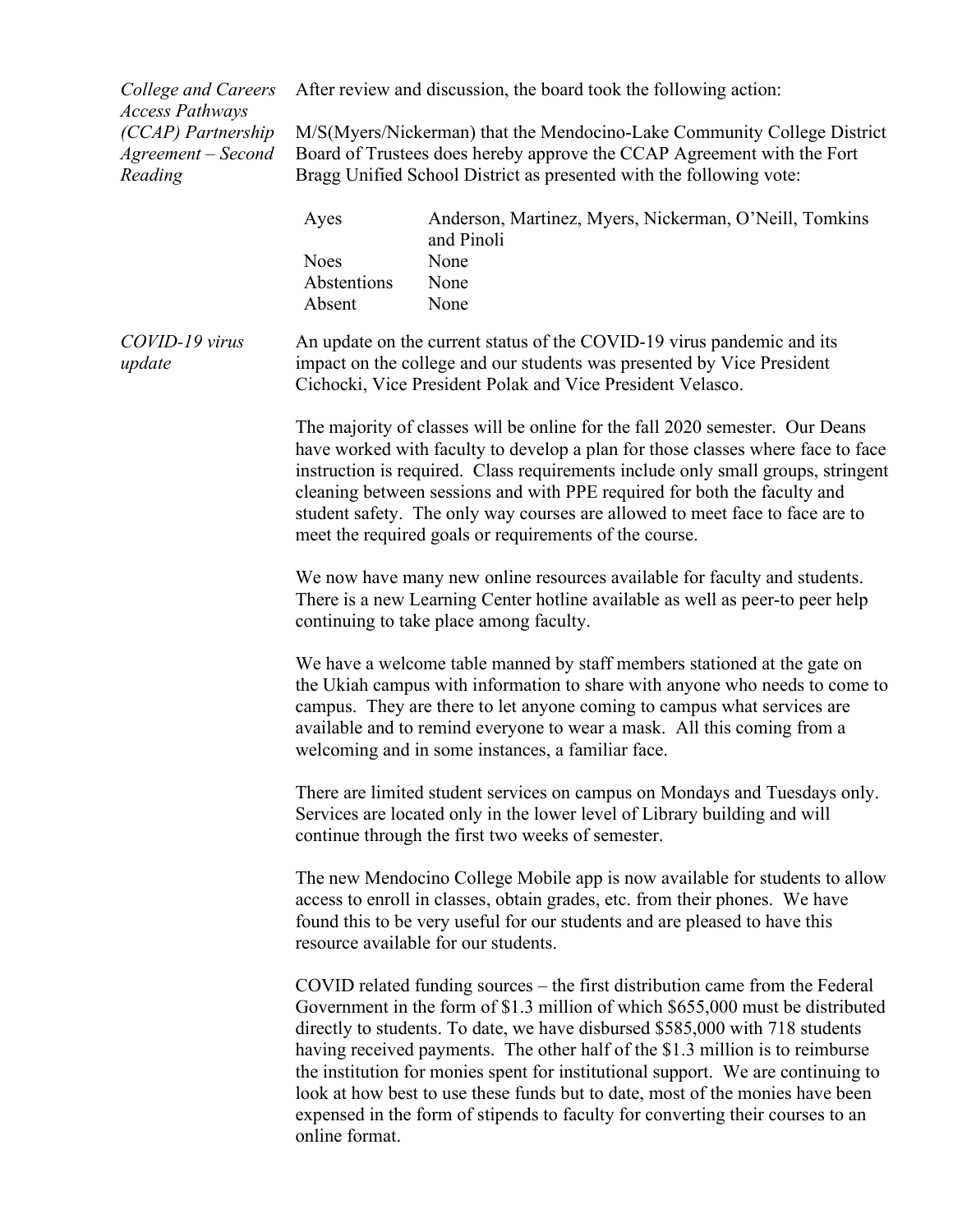Another portion will go to reimburse the college for revenue lost when students dropped their courses went their courses went online in the spring.

We also received an additional \$85,000 in CARES funding because of our HSI status which may be used in a similar fashion as the institutional support from the CARES Act only it is a little more flexible.

We also received a COVID-19 Block Grant in the amount of \$300,000 of which \$135,000 must be spent by December 2020.

The Facilities and Safety committee have developed and approved a reopening plan for once we receive approval to begin to meet again on campus. On August 7, 2020 the California Department of Public Health and Cal/OSHA issued guidance regarding such plans. Everything included in their documents was already included in our prepared plan.

There is a new online training released by Keenan with various short topics covered which we are asking all staff to complete. The training is mandatory for managers and supervisors.

When asked for questions from the board members regarding the presentation, the following questions were presented:

- Trustee Tomkins asked about what is happening with Middle College. Superintendent/President Karas stated we are working through the protocols set forth by the Ukiah Unified School District. At this time, the program is continuing but through distance learning and we are continuing to work with the school district as we move forward.
- Trustee Martinez asked if there has been any discussion on projected reopening date. Superintendent/President Karas informed the board there are no immediate changes planned for the fall semester. We will continue to reassess the situation as we move forward for the spring but our direction comes from the Chancellor's Office and the California Department of Public Health.
- Trustee O'Neill asked about what kind of training will faculty receive regarding online teaching pedagogy. Superintendent/President Karas informed the board that faculty members received training in CANVAS which is our online teaching software with many new trainings going forward especially in the area of equity. The state has come forward to offer many more tools and trainings for faculty and staff especially in the area of online learning.
- Trustee Anderson asked if students are receiving some type of orientation regarding COVID protection before entering classes. Many students are struggling in their daily lives. Are we expanding our counseling and mental health services? Superintendent/President Karas stated there are protocols for face to face classes where face masks are required. If a student is not feeling well, the protocol is to send the student home. We don't take temperatures. We are following the guidelines issued by CAL/OSHA and the guidelines always evolving. Vice President Velasco informed the board regarding issue of mental health, we have 2 adjunct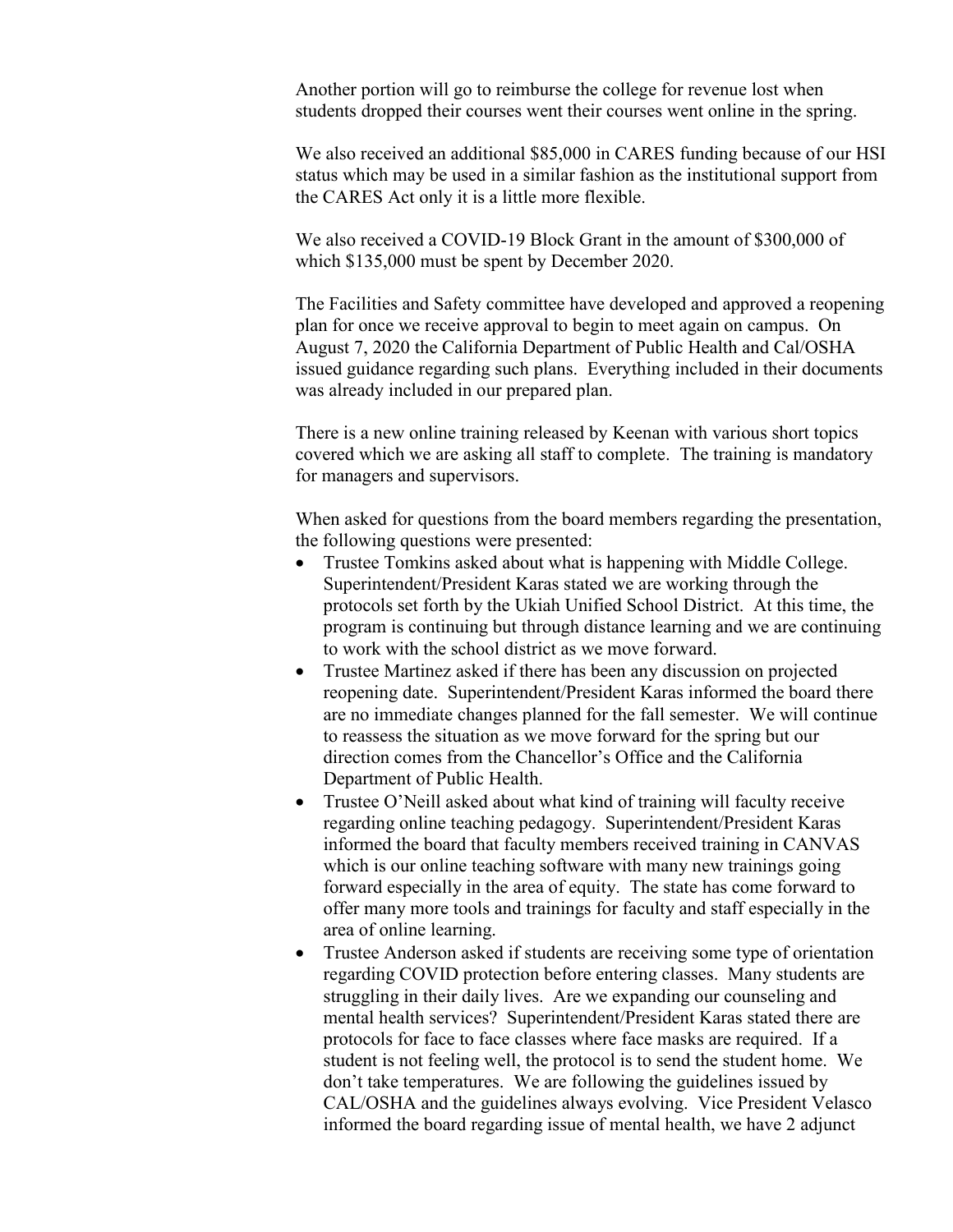mental health counselors working with students. We are also doing in reach with students to connect with them and share the many resources which are available to them. We also have a series of workshops coming up.

• Trustee Nickerman stated he felt this was an ideal time to get involved in contract education. Superintendent/President Karas stated we currently have very robust dual enrollment enrollments with various school districts in our district.

Trustee Pinoli stated we will be returning to our regular big picture format in September with the COVID update being included in the President and Administration report.

## **INFORMATIONAL REPORTS**

*Mendocino College Foundation, Inc.* A written informational report was submitted by Katie Fairbairn, Executive Director of the Mendocino College Foundation who stated she had nothing to add.

*Constituents Group Reports Academic Senate* A written report was submitted by Academic Senate President Indermill. She stated she had nothing to add.

### *Classified Senate*

A written report was submitted by Classified Senate President Mayra Sanchez who stated she had nothing to add at this time.

#### *Management Team*

A written report was submitted by Management Team President Janelle Bird who stated she had nothing to add.

### **TRUSTEE COMMUNICATION**

*Trustee Reports* Trustees commented orally on their recent college-related activities.

Trustee Anderson thanked the staff for all the work they have completed as the fall semester is beginning.

Trustee Martinez thanked the Foundation for the addition of the award honoring Ed Walsh. She also acknowledged Vice President Cichocki and the staff for the college being recertified. She closed her statement with take care of yourself – self-care is important.

Trustee Myers read the 2020/2022 catalog and it is very well done as well as the printed schedule for the fall.

Trustee Nickerman asked about what is being done with the \$1,000,000 for the